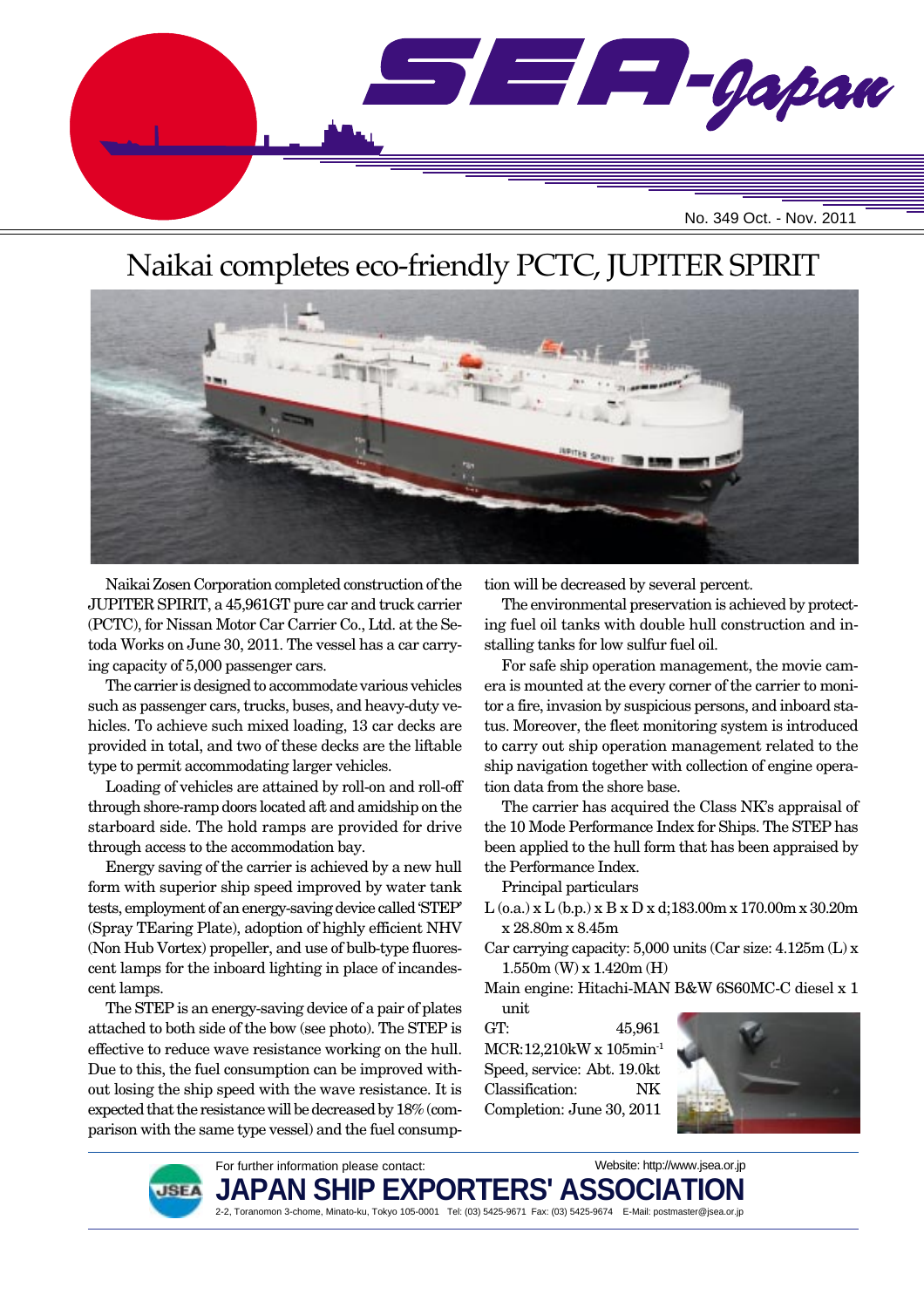### MHI Completes development of new-generation LNG carrier of "Sayaendo" series **--Continuous cover for MOSS-type spherical tanks--**

Mitsubishi Heavy Industries, Ltd. (MHI) has completed development of the new-generation LNG carrier marking an evolutionary advance from Moss-type LNG carriers. It features a peapod-shaped continuous cover for the Moss spherical tanks that is integrated with the ship's hull, in lieu of the conventional hemispherical cover.

The continuous cover over the tanks improves aerodynamics by substantially reducing wind pressure. Improved aerodynamics contributes to reduced fuel consumption during navigation. At the same time, the continuous cover minimizes exposure of support structures and equipment, and it also facilitates reinforcement of overall strength to be effective in resisting ice impact load.

The new-generation MOSS-Type LNG carrier measures 288 meters in length, 49.0m in width, 26.0m in depth and 11.5m in draft and has cargo tank total capacity of 155,000m<sup>3</sup> using four

Moss-type tanks. It is also applicable to the New Panamax category.

Compared with the conventional Moss-type LNG carrier of the same size, it has the capacity to transport 8,000m3 more

LNG by employing stretched Moss tanks and its steel hull structure is about 5% lighter in weight. The depth of the ship has also been reduced by one meter, enabling better compatibility with major terminals in Japan and other countries in view of cargo manifold and gangway landing arrangement.

For its main power plant, the newgeneration MOSS-Type LNG adopts MHI's "Ultra Steam Turbine Plant"(UST), a new turbine plant



which achieves higher thermal efficiency through effective use of thermal energy by reheating steam. Together with downsizing, weight reduction and hull lines improvement, the new ship achieves a substantial 20% reduction in fuel consumption compared to conventional ships.

MHI looks to its new-generation LNG carrier as a sure leader in tomorrow's shipping industry, and the company aims to conduct its marketing activities aggressively.

# Imabari completes 95,709DWT bulk carrier, DOUBLE PRESTIGE

Imabari Shipbuilding Co., Ltd. completed construction of DOUBLE PRESTIGE (HN: S-1555), a 95,709DWT bulk carrier, and delivered the vessel at the Marugame Headquarters on Jul. 26, 2011.

The Vessel is a single screw diesel

engine driven ocean-going bulk carrier suitable for carrying coal, ore, and grain cargoes.

The vessel is provided with the side rolling type hatch covers, which are operated by electric motor and a chain drive system. The sizes of hatches are



designed widely for convenience of cargo-handling operation.

The vessel has an energy saving device installed at the leading edge of rudder. This contributes to environment-friendly and economical operation of the vessel.

Principal particulars

| Length, o.a.:                     | 234.98 m                          |
|-----------------------------------|-----------------------------------|
| Length, b.p.:                     | 227.00 m                          |
| Breadth, mld.:                    | 38.00 m                           |
| Depth, mld.:                      | $19.90 \text{ m}$                 |
| Draught, mld.:                    | $14.45 \text{ m}$                 |
| DWT/GT:                           | 95,709t/50,617                    |
| Cargo hold capacity: $109,477m^3$ |                                   |
| Main engine: Mitsui-MAN B&W       |                                   |
|                                   | 6S60MC-C (Mark 7) diesel x 1 unit |
| MCR:                              | 12,950kW x 101.0rpm               |
| Speed, service:                   | About 15.0kt                      |
| Complement:                       | 24                                |
| Classification:                   | NΚ                                |
| Delivery:                         | Jul. 26, 2011                     |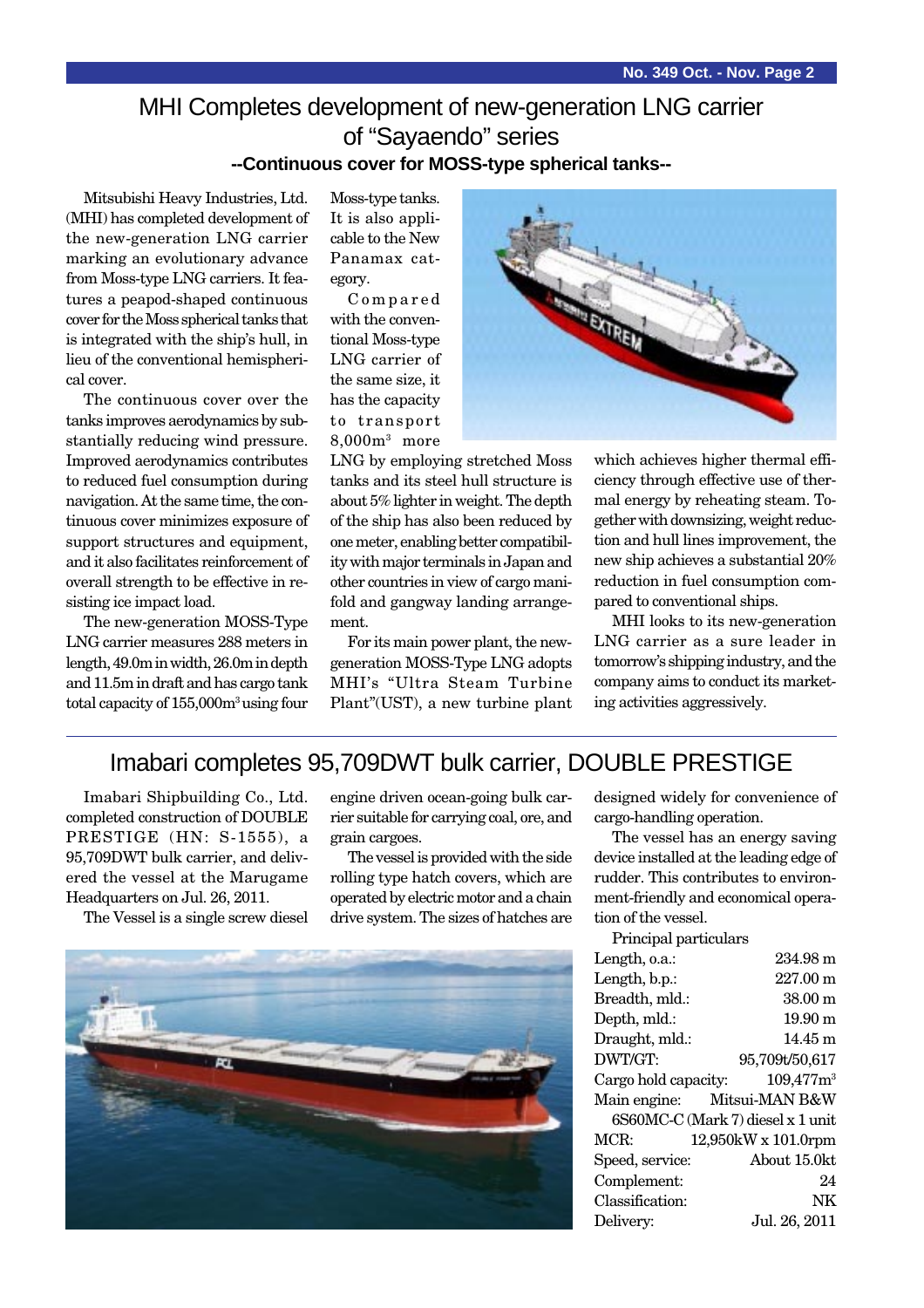MES LNG carrier "Double Eco MAX" with gas firing slow speed diesel engine —30% reduction in fuel cost plus low CO<sub>2</sub> emission—

Mitsui Engineering & Shipbuilding Co, Ltd. (MES) has completed the development of a new type LNG Carrier termed "Double Eco MAX" achieving  $30\%$  reduction in fuel cost and  $CO<sub>2</sub>$ emission by adoption of a gas firing slow speed diesel engine ME-GI for the propulsion system. MES is now proposing a product lineup of LNG carrier for  $147,000$ m<sup>3</sup> type,  $155,000$ m<sup>3</sup> type and 180,000m3 type to the customers.

The most distinctive feature of the Double Eco MAX is that it is installed with ME-GI engine which achieves 30% reduction of fuel cost and CO2 emission. Although this engine is a highly heat-efficient 2-cycle slow speed diesel engine, it enables gas-firing, oil firing as well as gas-oil mixed firing. This realizes the direct propeller connecting propulsion system of binary fuel burning to achieve maximum reduction of fuel cost and  $CO<sub>2</sub>$  emission. That is "Ecology MAX."



At the same time, this propulsion system with the binary fuel burning enables the optimum selection of the fuel out of the fluctuating fuel prices of the time, creating managerial economies in the ship operation. That is "Economy MAX."

The commercialization of gas-firing slow speed 2-cycle engine has long been considered very difficult. However, MES has completed the development of such engine based upon its unique technology of GIDE (Gas Injection Diesel Engine), which is the first generating plant by gas-firing slow speed diesel engine in the world and has the demonstration test run

record of over 20,000 hours in its Chiba Works.

The ME-GI engine is the highly electronic controlled type while inheriting the characteristics of gas-firing GIDE in order to enhance the environmental performance and efficiency in all operational areas.

Risk assessment was fully carried out by MAN DIESEL & TURBO, DNV and ABS (Classification Societies) to prove the thorough safety the system.

While the increasing demand for natural gas is expected, MES will expand the winning of orders of new type LNG carrier Double Eco MAX in the market.

### Kawasaki delivers 180,000 DWT bulk carrier, FRONTIER NEIGE

Kawasaki Heavy Industries, Ltd. has delivered the FRONTIER NEIGE (HN: 1637) bulk carrier to Southern Pacific Holding Corporation at its Sakaide Shipyard. The carrier is the eighth state-of-the-art bulk carrier with 180,000DWT developed by Kawasaki. The Frontier Neige is a 292 meter-long bulk carrier boasting one of the largest cargo capacities among vessels that can enter France's Port of Dunkirk.

The vessel is fully compliant with the new bulk carrier hull strength rules (IACS Common Structural Rules) for enhanced safety.

The vessel employs the latest technology to achieve maximum fuel economy, including an energy-saving main diesel engine, highly efficient



propellers, as well as the Kawasaki semiduct system with contra fins (SDS-F) and rudder bulb with fins (RBS-F), which all contribute to the vessel's enhanced propulsion performance.

The Frontier Neige employs double-hull fuel oil tanks and electrical deck machinery to prevent marine pollution.

The bulk carrier's anti-corrosion coatings, complying with the new performance standards for protective coatings (PSPC) for ballast tanks, ensure paint quality that is better than ever.

|                                | Principal particulars                    |                                   |  |
|--------------------------------|------------------------------------------|-----------------------------------|--|
|                                | $L$ (o.a.) x $L$ (b.p.) x $B$ x $D$ x d: |                                   |  |
|                                | 292.00m x 288.00m x 45.00m x             |                                   |  |
|                                | $24.70m \times 18.20m$                   |                                   |  |
|                                | DWT/GT:                                  | 182,737t/93,288                   |  |
|                                |                                          | Cargo hold capacity: $203,226m^3$ |  |
|                                | Main engine: Kawasaki MAN B&W            |                                   |  |
| $6S70MC-C7$ diesel $x 1$ unit. |                                          |                                   |  |
|                                | MCR:                                     | 17,780kW x 87rpm                  |  |
|                                | Speed, service:                          | About 15.3kt                      |  |
|                                | Complement:                              | 28                                |  |
|                                | Classification:                          | NK                                |  |
|                                | Registry:                                |                                   |  |
|                                |                                          |                                   |  |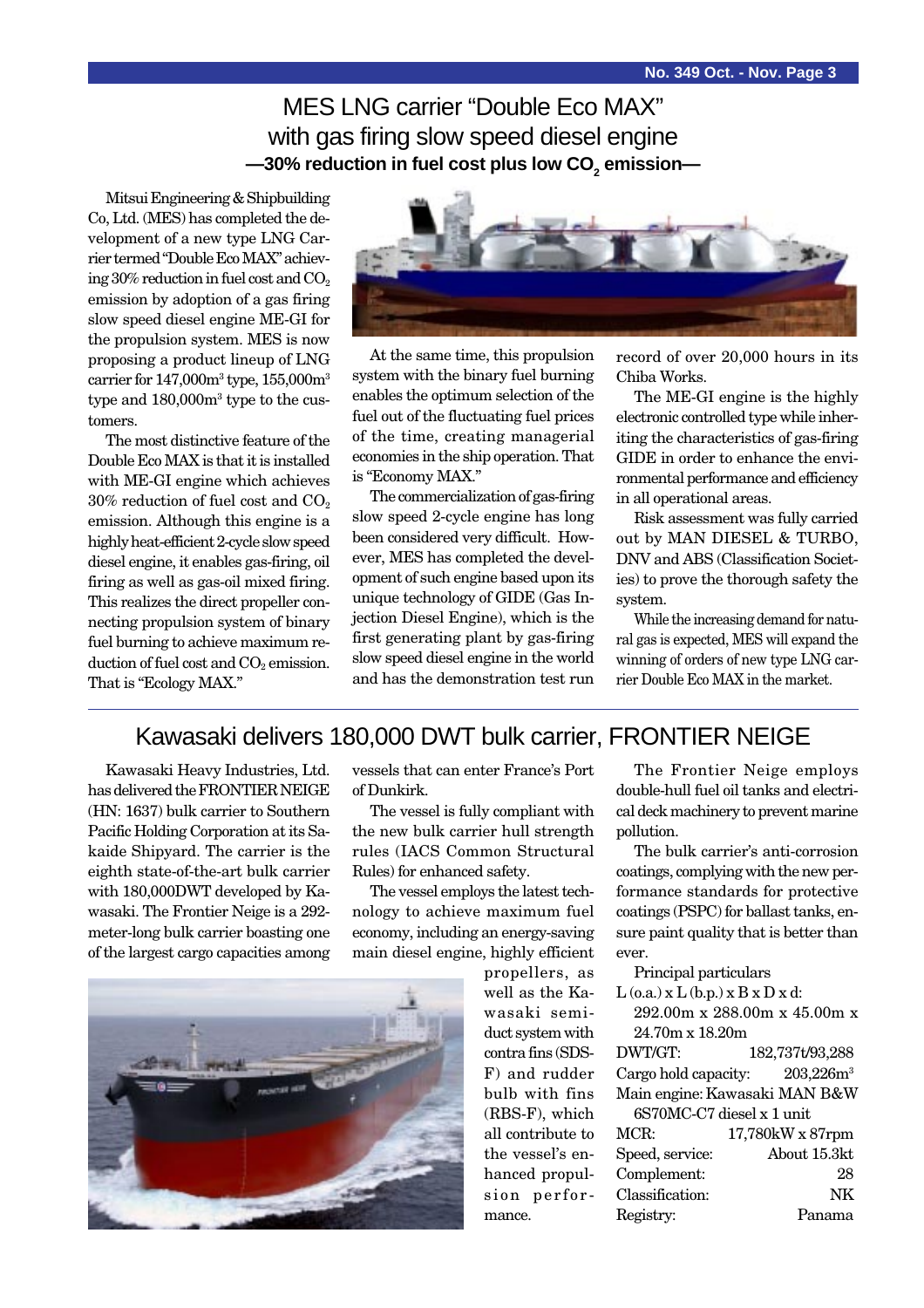### Sanoyas completes 120,000DWT handy cape bulker, NORD CETUS

Sanoyas Hishino Meisho Corp. completed the 120,00DWT class handy cape bulk carrier, NORD CE-TUS, for Southern Route Maritime, S.A. at the Mizushima Works and Shipyard on July 19, 2011.

The vessel is the 4th of the 120,000DWT type series. This is a sophisticated new vessel achieving large deadweight with shallow draft, anticipating the trade expansion for coal and iron ore in the future market. The vessel with wide beam and shallow draft will clear the restriction of some ports for large bulk carriers and has been named "Handy Cape" because it is the most flexible in Capesize bulk carriers.

The vessel with a wide beam and shallow draft will clear the restrictions at some ports that do not permit the large bulk carriers to enter the ports. Therefore, it has been named Handy Cape because it is the most flexible in Capesize bulk carriers.

The improved propulsion efficiency is achieved by employing a low-speed and long-stroke main engine combined with a high-efficiency propeller and SANOYAS energy saving device called STF (Sanoyas-Tandem-Fin (patent): max. 6% energy saving) on

stern shell, which also contributes to the reduction of  $CO<sub>2</sub>$  emission.

This vessel complies with Common Structural Rules (CSR) by International Association of Classifica-



tion Societies. Considering protection of the environment, various countermeasures such as fuel oil tanks of double hull structures, holding tank for accommodation discharges and dirty hold bilge and independent bilge segregation system for engine room, are incorporated.

For increased cargo-handling efficiency, cargo hatches are widened as much as possible and the same width is applied to the No.1 through No.7 hatches. Dedicated fresh water tanks are provided to store hold-washing water generated by a large-capacity fresh water generator. In addition, special fuel oil heating system is adopted for fuel oil storage tanks to avoid cargo damage by overheating and reduce the steam consumption. Wooden furniture in the living

quarters makes officers and crews comfortable in the vessel, and safe maneuverability is achieved with organized arrangement and rear visibility in the wheelhouse.

Principal particulars

|                 |                                          | Owner Southern Route Maritime,    |
|-----------------|------------------------------------------|-----------------------------------|
| S.A.            |                                          |                                   |
|                 | $L$ (o.a.) x $L$ (b.p.) x $B$ x $D$ x d: |                                   |
|                 |                                          | 245.00m x 238.00m x 43.00m x      |
|                 | $21.65m \times 15.404m$                  |                                   |
| DWT/GT:         |                                          | 119,473t/64,647                   |
|                 |                                          | Cargo hold capacity: $135,717m^3$ |
| (grain)         |                                          |                                   |
|                 |                                          | Main engine: MAN B&W 6S60MC-C     |
|                 | diesel x 1 unit                          |                                   |
| MCR:            |                                          | 13,560 kW                         |
| Speed, service: |                                          | about 14.6kt                      |
| Complement:     |                                          | 25                                |
| Classification: |                                          | NΚ                                |
| Delivery:       |                                          | July 19, 2011                     |
|                 |                                          |                                   |

### Universal completes Panamax bulk carrier, NORD VENUS

Universal Shipbuilding Corporation delivered the 80,000DWT bulk carrier, NORD VENUS, at the Maizuru shipyard on June 29, 2011.

The vessel is the 15th vessel of the newly designed Panamax type bulk carrier and has the largest deadweight



The bow shape, called the Leadge-Bow, reduces the added wave resis-

> tance not only at the laden condition but also the ballast condition.

The newly-developed Leadgebow has superior performance at the sea compared to the Ax-Bow, which is employed by more than 90 vessels.

The vessel demonstrates high propulsion efficiency and energy saving, since it is equipped with the Surf-Bulb (Rudder fin with bulb) after the propeller and SSD (Super Stream Duct) in front of the propeller.

Principal particulars

 $L$  (o.a.) x  $L$  (b.p.) x  $B$  x  $D$  x d: 225.00m x 222.00m x 32.26m x 20.00m x 14.38m

| DWT/GT:                       | 80,655t/42,711       |
|-------------------------------|----------------------|
| Cargo hold capacity:          | 95,980m <sup>3</sup> |
| Main engine: MAN B&W 7S50MC-C |                      |
| diesel x 1 unit               |                      |
| Sea speed:                    | 14.6kt               |
| Complement:                   | 25                   |
| Classification:               | NK                   |
| Completion:                   | June 29, 2011        |

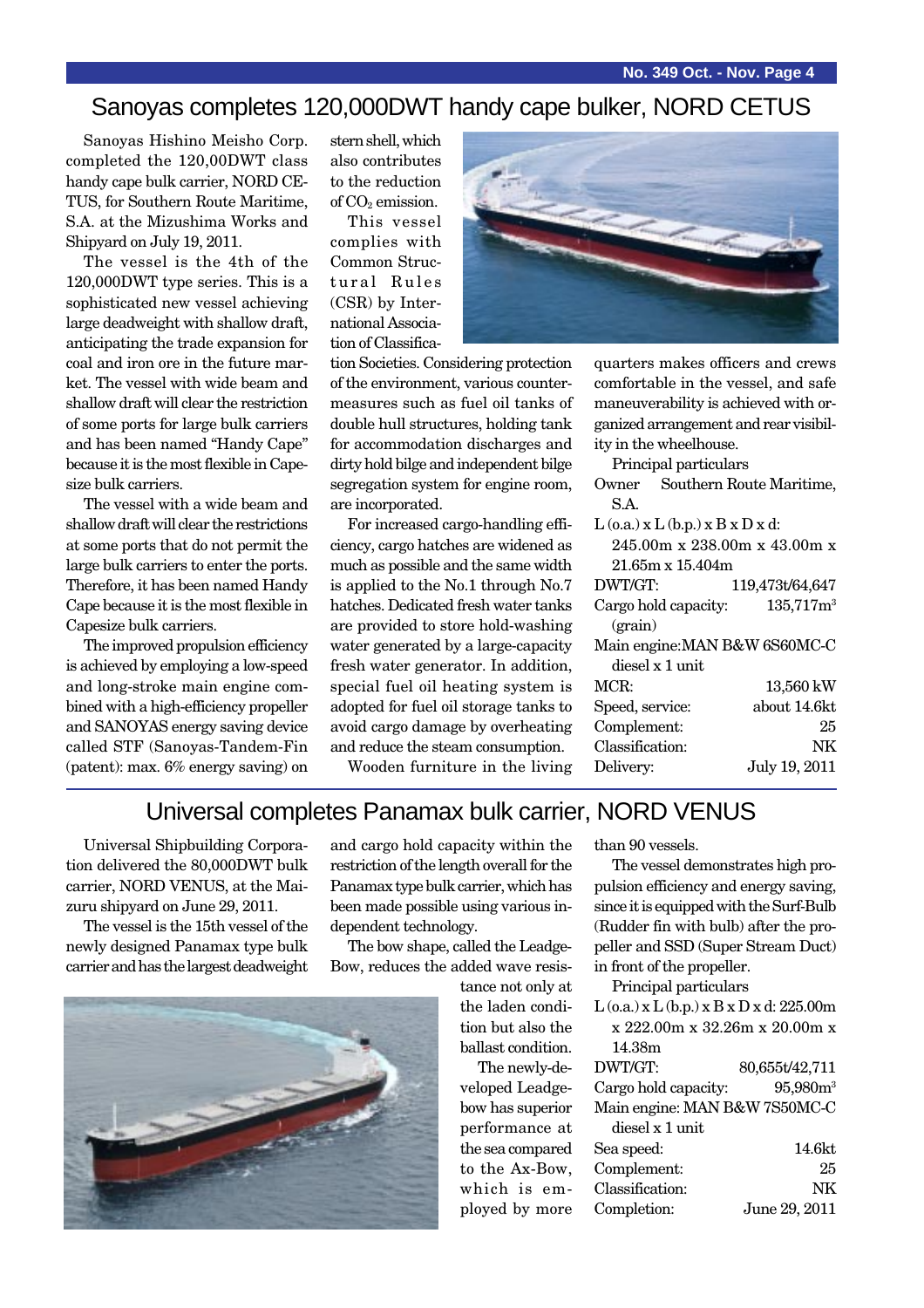### MES to build two neo Supramax 66BCs

Mitsui Engineering & Shipbuilding Co., Ltd. (MES) has agreed with the first class shipowner to build two neo Supramax 66BCs, 66,000DWT bulk carriers of the next generation newly developed as low fuel consumption/ eco-friendly ship.

Keeping the superior usability of MES best selling 56,000DWT type Handymax bulk carrier ("Mitsui 56") which achieved over 170 contracts, this new and larger type bulk carrier is expected to establish a new segment in bulk carrier market. Development of the ship's design was preceded by hearings from various owners and operators and investigations on more than 600 ports all over the world. This ship is designed to have overPanamax beam (36m) and shallow draft in consideration of prevailing trade patterns and the expansion of Panama Canal in 2014.

Despite its larger deadweight and cargo capacity than Mitsui 56, neo Supermax 66BC achieves even less fuel consumption by adopting newly developed hull form and other energy saving equipment.

At IMO MEPC62 held in July 2011, implementation of new energy efficiency design index (EEDI) and actual restrictions on fuel consumption in line therewith have been adopted. Neo Supramax 66BC's fuel consumption is far lower than the restriction level based on EEDI and is expected to benefit its users in long term under the future marine environment protection restrictions.

The MES achievement is a result of high valuation of neo Supramax 66BC's concept, superior energy efficiency and operational flexibility from wide beam, shallow draft design. The two ships are to be chartered by European major operator.

Features can be outlined as follows: The ship is equipped with deck cranes and keeps the superior usability of Mitsui 56. The ship is designed to have wide beam, shallow draft and deadweight of 66,000 metric tons, while keeping sufficient capacity for loading various bulk cargoes including coal, iron ore, wheat, barley, soy

beans, etc. The ship can also accommodate lengthy/heavy cargoes such as steel pipe and hot coil. Hatch opening of the ship is optimized to meet the existing cargo handling facilities at various ports.

| Principal particulars |                |  |
|-----------------------|----------------|--|
| Length overall:       | About 200m     |  |
| Beam (molded):        | 36.00m         |  |
| Depth (molded):       | 18.45m         |  |
| Deadweight:           | About 66,000mt |  |
| Speed, service:       | 14.5kt (NSR)   |  |



#### Onomichi Dockyard complets new product carrier —First vessel of Mark IV series—

Onomichi Dockyard Co., Ltd. delivered the 50,000DWT-type product and chemical carrier, HIMALAYA (HN: 562), to Noble Sea Shipping Company Limited on July 28, 2011. The vessel is the first of the newly-developed product and chemical carrier called Mark IV series, and one more same type vessel will be delivered to the same owner on September.

The Mark IV type employs the corrugate structure for the bulkheads.



Every cargo tank has an independenttype cargo pump to allow loading various types of products and chemicals including IMO type-II and III.

New design concept for the Mark IV series has been focused on the following points: 'Operation performance' to ensure the superior operability of various machinery and equipment based on previous shipbuilding achievements and cargo-handling data, 'Safety performance' to be

> secured with increased operation efficiency, 'Maintenance performance' to contribute to cost reduction in overall maintenance, and 'Ecofriendly performance' by arranging machinery and equipment that are friendly to the marine

environment and providing the crew with amenity in ship life.

The shape of the stem is the Onomichi Straight Bow (OSB). This original stem design can reduce the resistance at the rough sea condition. Onomichi parallel fins (OPF) are employed to improve the water flow around the stern. This allows controlling the water flow to the propeller and results in the decrease in fuel consumption.

Principal particulars L (o.a.) x B x D x d:182.5m x 32.20m x 19.05m x 13.10m DWT/GT: 50,000t/29,500 Main engine: Mitsui MAN B&W 6S50MC-C (Mark 7) x 1 unit MCR: 9,480 kW x 127min-1 (rpm) Speed, max. trial: 15.7kt Classification: ABS Registration: Cyprus (Limassol)